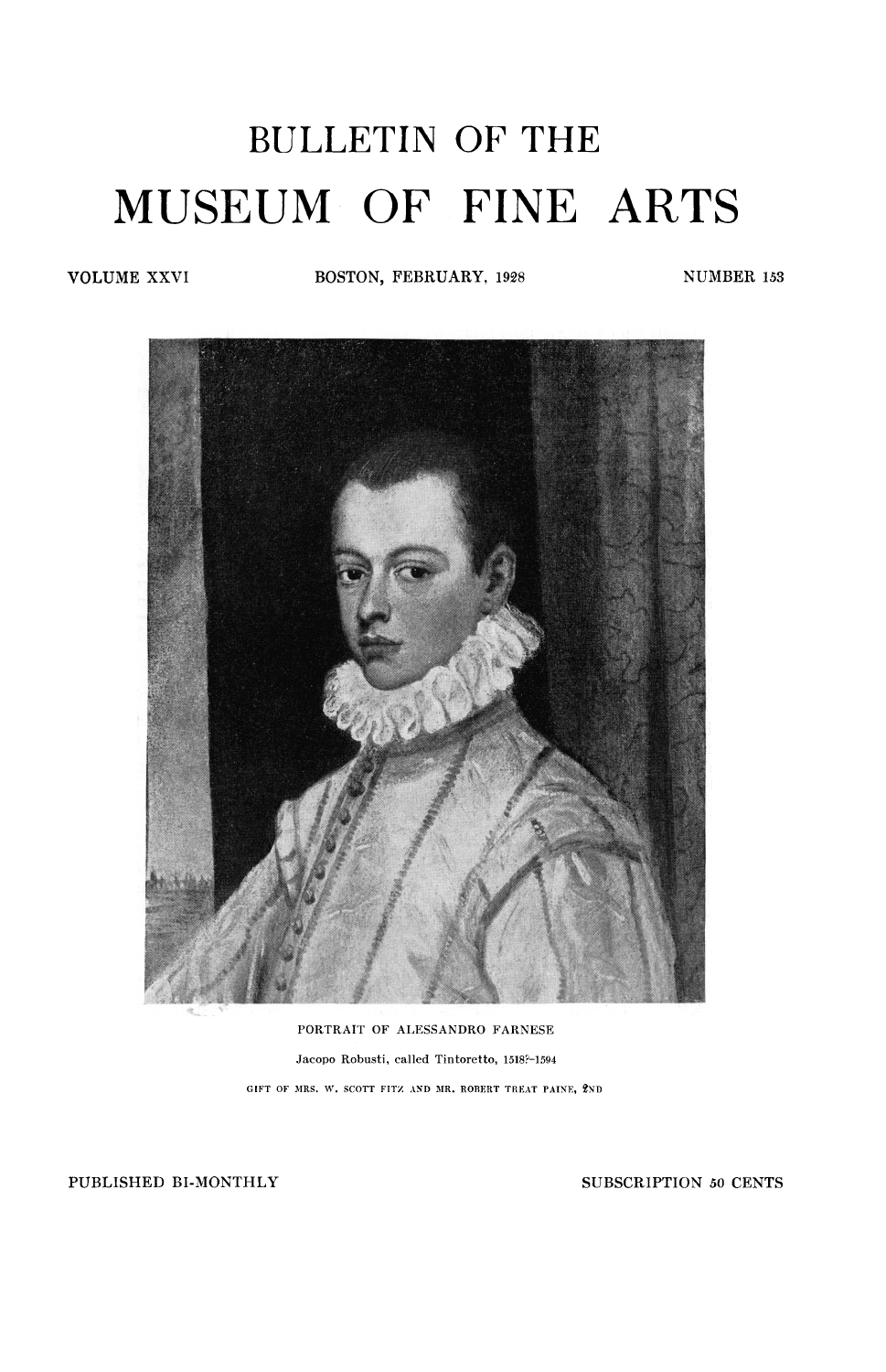## **Bibliography**

## PROFESSOR GEORGE ANDREW REISNER

*List of his publications dealing with Egyptian subjects* 

- **I.**  G. A. Reisner on the Hearst Egyptian Expedition of the University of California.
- G. A. Reisner on the Harvard University-Museum of Fine Arts Egyptian Expedition. **II.**
- G. A. Reisner on other Egyptian subjects. **III.**
- Other authors on Professor Reisner's work in Egypt. IV.

I

- Vol. IV, part 2, pp. 59-75. *University of California.* 
	- Egyptian Series (Hearst Egyptian Expedition). Vol. I, The Hearst Medical Papyrus.
- - Vol. *II,* The Early Dynastic Cemeteries of Naga-ed- *Museum of Fine Arts Bulletin,* Boston, 1911-1927. Der I. [Vol. IX, No. 50,](#page-0-0) April, 1911.
- - Tome V, pp. 105-109. Expedition. Work of the Expedition of the University of California Vol. IX, No. 24,<br>at Naga-ed-Dêr. joint author).

- *Records of the Past, Washington, 1905.*<br>
Vol. 4, pp. 131-141.<br>
The Work of the Hearst Egyptian Expedition of the The Work of the Hearst Egyptian Expedition of the New Acquisitions of the Egyptian Department: A University of California in 1903-04.<br>Family of Builders of the VI. Dynasty, about University of California in 1903-04.
- *Zeitschrift fur aegyptische Sprache,* Leipzig, 1911. Vol. 48, pp. **113-114.** Vol. XII, No. 69, April, 1914.

Annales du Service des Antiquités d'Egypte, Cairo.<br>Tome XIII, pp. 227-252 (and C. S. Fisher, joint author). Preliminary Report on the work of the Harvard-Boston Accessions to the Egyptian Collections during 1914 :<br>
Expedition in 1911-1913.<br>
The Excessions at Kerma.

*Journal of Egyptian Archaeology,* London. Vol. IV, pp. 213-227. The Barkal Temples in 1916.

- 
- 
- VOl. v, pp. 99-112.
- The Barkal Temples in 1916 (continued).
- Vol. VI, pp. 247-264.

The Barkal Temples in 1916 (continued). Vol. V, pp. 67-69 (Notes and News).

- 
- Notes on the Pyramids of Tangassi, Zuma, and Kurru. Vol. V, pp. 79-98. The Tomb of Hepzefa, Nomarch of Siut. Vol. VI, pp. 28-55 and 73-88. The Viceroys of Ethiopia.
- 
- 
- 
- Vol. VI, pp. 61-72.
- Note on the Harvard-Boston Excavations at El Kurruw and Barkal in 1918-19.
- Vol. IX, pp. 34-77 and 157-160 (Additional Note). The Meroitic Kingdom of Ethiopia: A Chronological *Harvard Alumni Bulletin*, Cambridge, Mass.<br>Outline.
- *Harvard African Studies,* Cambridge, Mass.

Vol. I, pp. 197-198.

- An Inscription from Gebel Barkal.
- Vol. II, pp. 1-64.
- Preliminary Report on the Harvard-Boston Excavations of signed at Nuri.<br>
at Nuri. (illustrated).
- The Kings of Ethiopia after Tirhaqa. *The Independent*, New York, 1910.<br>Vol. 68. pp. 302-6. *Vol. 1910.*
- 
- *Harvard Theological Review,* Cambridge, Mass., 1920. Vol. 13, pp. 23-44. Recent Discoveries in Ethiopia.
	-

*Sudan Notes and Records,* Cairo, 1918 seq.

Vol. I, part 1, pp. 3-15. Outline of the Ancient History of the Sudan. Part I-Early Trading Caravans (4000-2000 B.C.).

- Vol. I, part 2, pp. 57-79.<br>
Outline of the Ancient History of the Sudan.<br>
Part II—The Egyptian Occupation of Ethiopia during the Middle Empire (2000-1600 B.C.).
- Vol. **I.** part 4, pp. 217-237.

Outline of the Ancient History **of** the Sudan. Part III-The Egyptianization of Ethiopia (1600 1090 B.C.).

- Vol. **II,** part **1,** pp. 35-67.
- Outline of the Ancient History of the Sudan.<br>Part IV—The First Kingdom of Ethiopia ; its con-<br>quest of Egypt and its development into a Kingdom of the Sudan **(1100-250 B.C.).**  Vol. **II,** part 4, pp. 237-254.
- 
- Discovery of the Tombs of the Egyptian XXV. Dynasty at El Kurruw in Dongola Province.<br>Vol. IV, part 2, pp. 59-75.
- 
- Historical Inscriptions from Gebel Barkal.
- 
- 
- *Annales du Service des Antiquites d'Egypte,* Cairo. The Harvard University-Museum of Fine Arts Egyptian
	- Vol. IX. **No.** 54, December, 1911 (and C. S. Fisher,
	- The Work of the Harvard University-Museum of Fine<br>Arts Egyptian Expedition.<br>Vol. XI, No. 66, November, 1913.
		-
		- 2600 B.C.
	-
	- A Scribe's Tablet found by the Hearst Expedition at New Acquisitions of the Egyptian Department: A Giza.<br>
	Garrison which held the Northern Sudan in the Hyksos Period, about 1700 B. C.
		-
- II <sup>Vol. XIII, No. 76, April, 1915.<br>Annales du Service des Antiquités d'Egypte, Cairo. **Accessions to the Egyptian Department during 1914** :<br>Excavations at Giza and Kerma.</sup> Excavations at Giza and Kerma.<br>Vol. XIII, No. 80, December, 1915.<br>Accessions to the Egyptian Collections during 1914:
	-
	- The Excavations at Kerma. Vol. XV, No. 89, June, 1917.
	- Excavations at Napata, the Capital of Ethiopia. Vol. XVI, No. 97. October, 1918.
	- Known and Unknown Kings of Ethiopia.
	- Vol. XIX, **Nos. 112-113,** April- June, 1921.
	- A Royal Family of Ethiopia. Vol. XXI, No. 124, April, 1923.
	-
	- The Pyramids of Meroe and the Candaces of Ethiopia. Vol. XXIII, No. 136, April, 1925.
	- **A** Silver Goblet from Meroe.
	- Vol. XXIII, No. 137, June, 1925.
	- Excavations in Egypt and Ethiopia, 1922-1925.
	- Vol. XXV, Special Supplement, May, 1927.
	- Hetep-Heres, Mother of Cheops. Vol. XXV, No. **151,** October, 1927.
	- The Tomb of Meresankh, a Great-Grandaughter of
	-

June 22, 1922.

The Harvard-Boston Egyptian Expedition.

- *The Times,* London.
	- March 2, 3, **4,** 5. and June 7, 1927. Series of signed articles on the Tomb of Hetep-Heres I
	-
- 
- Vol. 68, pp. 302-6. Excavations at Kerma (I and II). Recent Explorations in Egypt.
	- *The Illustrated London News,* London.
		- February 10, 1923.
		- The Lost History of Ethiopia.
		- March 12 and 26. 1927.
		- Photographs from the Tomb of Hetep-Heres I. July 9, 1927.
			- Photographs from the Tomb of Meresankh **Ill.**